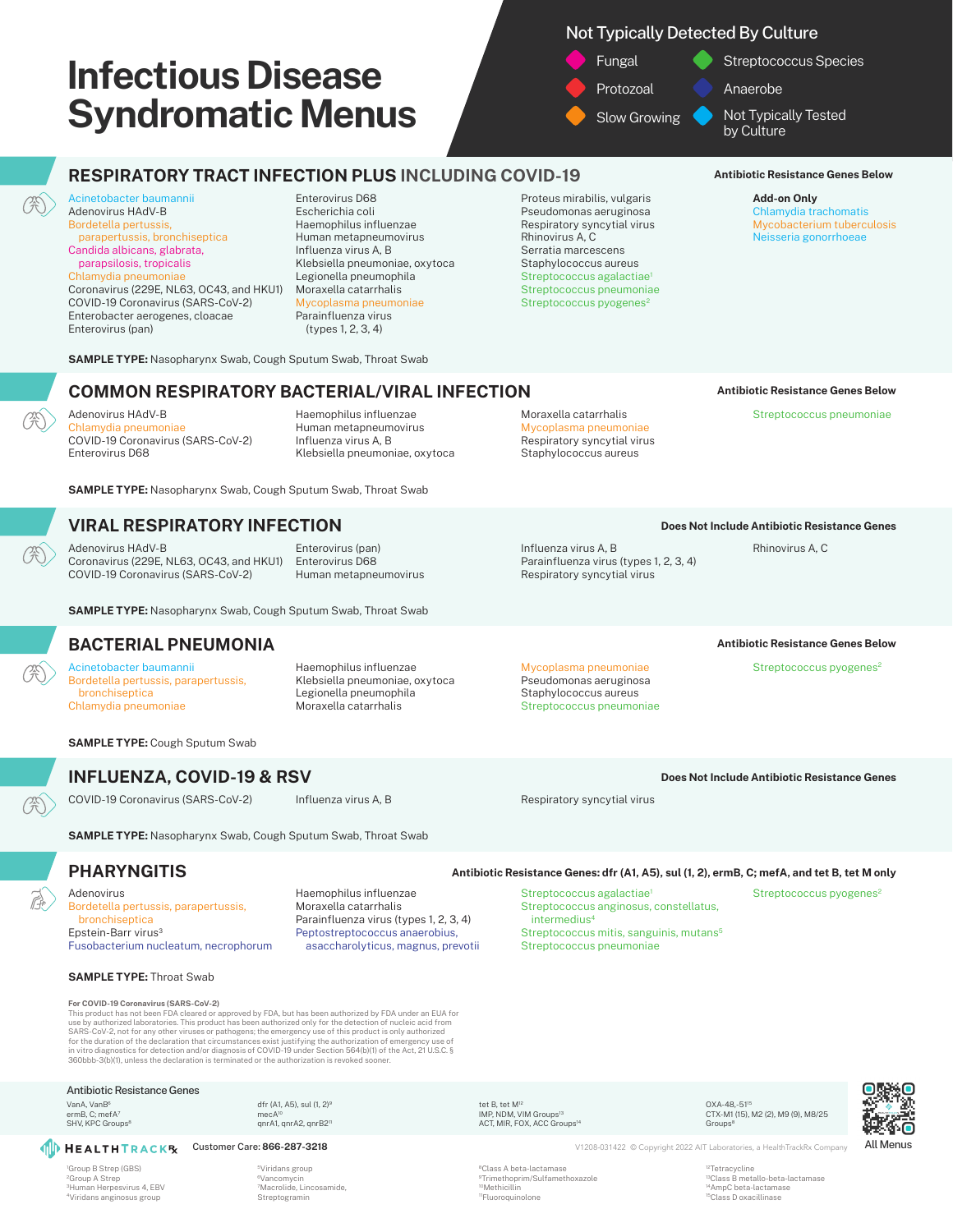# Not Typically Detected By Culture



# **GENITO/STI**

 $\overline{\mathbb{F}}$ 

ĪÝ

ĪÝ

Acinetobacter baumannii Actinomyces israelii Atopobium vaginae Bacteroides fragilis BVAB 2, 3 bacterial vaginosis-associated bacteria 2, 3), Mobiluncus spp. Candida albicans, glabrata, parapsilosis, tropicalis Chlamydia trachomatis Citrobacter freundii Enterobacter aerogenes, cloacae

Enterococcus faecalis, faecium Escherichia coli Gardnerella vaginalis Haemophilus ducreyi Herpes simplex virus 1, 21 Klebsiella (Calymmatobacterium) granulomatis Klebsiella pneumoniae, oxytoca Megasphaera (Types 1, 2) Morganella morganii Mycoplasma genitalium, hominis

#### Neisseria gonorrhoeae Peptostreptococcus anaerobius, asaccharolyticus, magnus, prevotii Proteus mirabilis, vulgaris Pseudomonas aeruginosa Serratia marcescens Staphylococcus aureus Staphylococcus spp.<sup>2</sup> Streptococcus agalactiae<sup>3</sup> Streptococcus pyogenes<sup>4</sup> Treponema pallidum5

#### **Antibiotic Resistance Genes Below**

**Antibiotic Resistance Genes Below**

**Antibiotic Resistance Genes Below**

High Risk HPV types 16, 39, 26, 18, 51, 53, 31, 52, 66, 33, 58, 73, 35, 59, 82, 45, 56, 68, 67, 69, 70

High Risk HPV types 16, 39, 26, 18, 51, 53, 31, 52, 66, 33, 58, 73, 35, 59, 82, 45, 56, 68, 67, 69, 70

**Add-on Only**

Trichomonas vaginalis Ureaplasma urealyticum, parvum

#### **Add-on Only**

High Risk HPV types 16, 39, 26, 18, 51, 53, 31, 52, 66, 33, 58, 73, 35, 59, 82, 45, 56, 68, 67, 69, 70

**SAMPLE TYPE:** Urine Swab, Prostatic Fluid, Penile Swab, Anorectal Swab, Vaginal Swab, Pelvic Abscess Material, Endometrial Sampling, Cervical Brushing, Genital Region Ulcer Swab, Endocervical Brushing, Urethral Swab

## **SEXUALLY TRANSMITTED INFECTION**

Atopobium vaginae Chlamydia trachomatis Gardnerella vaginalis

Herpes simplex virus 1, 21 Mycoplasma genitalium, hominis Neisseria gonorrhoeae

Trichomonas vaginalis Ureaplasma urealyticum, parvum

Ureaplasma urealyticum, parvum

Candida albicans, glabrata, parapsilosis,

**Add-on Only**

tropicalis

**SAMPLE TYPE:** Urine Swab, Vaginal Swab, Genital Region Ulcer Swab, Prostatic Fluid, Pelvic Abscess Material, Endocervical Brushing, Penile Swab, Endometrial Sampling, Urethral Swab, Anorectal Swab, Cervical Brushing

# **VAGINITIS**

Atopobium vaginae Bacteroides fragilis BVAB 2, 3 (bacterial vaginosis-associated bacteria 2, 3), Mobiluncus spp. Enterococcus faecalis, faecium

**SAMPLE TYPE:** Vaginal Swab

# **STI-VAGINITIS**

Atopobium vaginae Bacteroides fragilis BVAB 2, 3 (bacterial vaginosis-associated bacteria 2, 3), Mobiluncus spp. Chlamydia trachomatis

Trichomonas vaginalis

Mycoplasma genitalium, hominis Staphylococcus aureus Streptococcus agalactiae<sup>3</sup>

Enterococcus faecalis, faecium

Escherichia coli Gardnerella vaginalis Herpes simplex virus 1, 21 Mycoplasma genitalium, hominis

Escherichia coli

Neisseria gonorrhoeae Staphylococcus aureus Streptococcus agalactiae<sup>3</sup>

Trichomonas vaginalis Ureaplasma urealyticum, parvum

**SAMPLE TYPE:** Urine Swab, Anorectal Swab, Vaginal Swab, Pelvic Abscess Material, Endometrial Sampling, Cervical Brushing, Genital Region Ulcer Swab, Endocervical Brushing, Urethral Swab

## **CHLAMYDIA, GONORRHEA & TRICHOMONAS**

Īġ

Īġ

ĪΫ́

ĪÝ

Chlamydia trachomatis Neisseria gonorrhoeae Trichomonas vaginalis

**SAMPLE TYPE:** Urine Swab, Vaginal Swab, Genital Region Ulcer Swab, Prostatic Fluid, Pelvic Abscess Material, Endocervical Brushing, Penile Swab, Endometrial Sampling, Urethral Swab, Anorectal Swab, Cervical Brushing

Chlamydia trachomatis Haemophilus ducreyi

**SAMPLE TYPE:** Genital Region Ulcer Swab

# **HERPES SIMPLEX VIRUS TYPING**

Herpes simplex virus 1 Herpes simplex virus 2

**SAMPLE TYPE:** Penile Swab, Anorectal Swab, Vaginal Swab, Genital Region Ulcer Swab

dfr (A1, A5), sul (1, 2)9 mecA<sup>10</sup><br>qnrA1, qnrA2, qnrB2''

### Streptococcus agalactiae<sup>3</sup> **GROUP B STREP**

**SAMPLE TYPE:** Vaginal Swab, Anorectal Swab

#### Antibiotic Resistance Genes

VanA, VanB6 ermB, C; mefA<sup>7</sup> SHV, KPC Groups<sup>8</sup>

1 HSV-1, HSV-2 2Coagulase negative species: S. epidermidis, S. haemolyticus, S. lugdunensis, S. saprophyticus

3Group B Strep (GBS) 4Group A Strep 5Syphilis 6Vancomycin 7Macrolide, Lincosamide, tet B, tet M<sup>12</sup><br>IMP, NDM, VIM Groups<sup>13</sup> ACT, MIR, FOX, ACC Groups<sup>1</sup>

Streptogramin 8Class A beta-lactamase 9Trimethoprim/Sulfamethoxazole

10Methicillin 11Fluoroquinolone

OXA-48,-5115 CTX-M1 (15), M2 (2), M9 (9), M8/25 **Groups<sup>8</sup>** 

**Customer Care: 866-287-3218** V1208-031422 © Copyright 2022 AIT Laboratories, a HealthTrackRx Company All Menus

<sup>12</sup>Tetracycline<br><sup>13</sup>Class B metallo-beta-lactamase 14AmpC beta-lactamase 15Class D oxacillinase

Treponema pallidum<sup>5</sup>



35, 59, 82, 45, 56, 68, 67, 69, 70

**Add-on Only**

**Antibiotic Resistance Genes Below**

Candida albicans, glabrata, parapsilosis, tropicalis High Risk HPV types 16, 39, 26, 18, 51, 53, 31, 52, 66, 33, 58, 73,

**Does Not Include Antibiotic Resistance Genes**

**GENITAL ULCER Antibiotic Resistance Genes: dfr (A1, A5), sul (1, 2), ermB, C; mefA, and tet B, tet M only**

**Does Not Include Antibiotic Resistance Genes**

**Does Not Include Antibiotic Resistance Genes**

Herpes simplex virus 1, 21 Klebsiella (Calymmatobacterium)

granulomatis



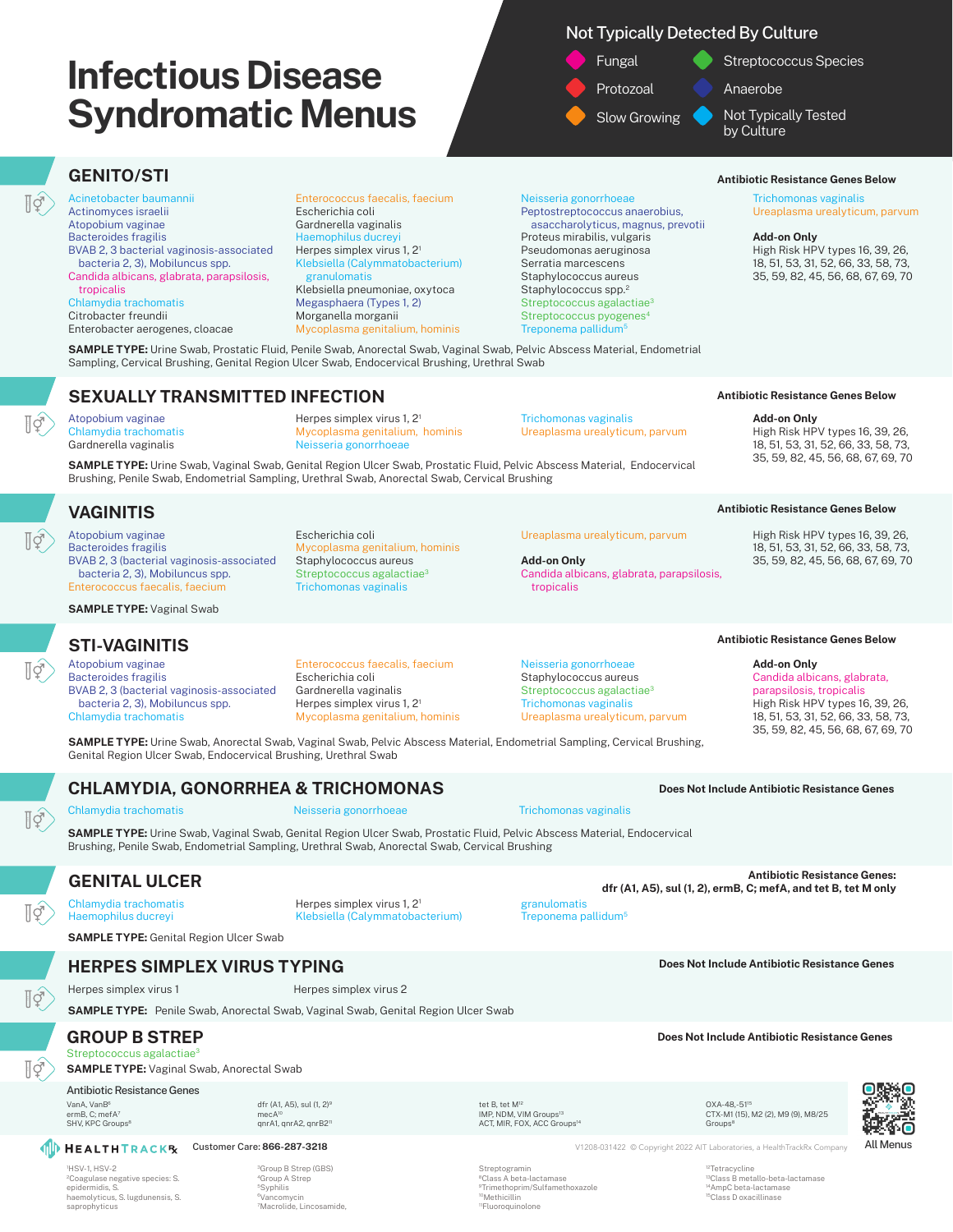Escherichia coli

Escherichia coli

histolytica

Klebsiella pneumoniae, oxytoca Morganella morganii

Mycoplasma genitalium, hominis Proteus mirabilis, vulgaris Pseudomonas aeruginosa

Enterobacter aerogenes, cloacae Enterococcus faecalis, faecium

Klebsiella pneumoniae, oxytoca

Enteroaggregative E. coli (EAEC) Enteroinvasive E. coli (EIEC) / Shigella spp. Enteropathogenic E. coli (EPEC) Enterotoxigenic E. coli (ETEC) Enterovirus A, B, C Enterovirus D68 Giardia intestinalis Helicobacter pylori Listeria monocytogenes

# Not Typically Detected By Culture

Fungal Protozoal Slow Growing

Streptococcus Species

Anaerobe

Not Typically Tested by Culture

#### **URINARY TRACT INFECTION PLUS Antibiotic Resistance Genes Below Antibiotic Resistance Genes Below**

Ureaplasma urealyticum, parvum

Serratia marcescens Staphylococcus aureus Staphylococcus spp.<sup>1</sup> Streptococcus agalactiae<sup>2</sup> Streptococcus pyogenes<sup>3</sup> Trichomonas vaginalis

#### Morganella morganii Proteus mirabilis, vulgaris Pseudomonas aeruginosa Staphylococcus aureus

Microsporidium (Enterocytozoon bieneusi, Encephalitozoon intestinalis)

Shiga toxin-producing E. coli (STEC) Shiga toxin-producing E. coli 0157 (

Vibrio parahaemolyticus, vulnificus,

Norovirus (Genogroup 1, 2)

Rotavirus A, B Salmonella enterica

STEC 0157)

cholerae

#### **Antibiotic Resistance Genes Below**

Staphylococcus spp.1 Streptococcus agalactiae<sup>2</sup>

**SAMPLE TYPE:** Urine Swab, Catheter Swab

Candida albicans, glabrata, parapsilosis,

**SAMPLE TYPE:** Urine Swab, Catheter Swab

**URINARY TRACT INFECTION**

Acinetobacter baumannii Candida albicans, glabrata, parapsilosis, tropicalis Citrobacter freundii

Acinetobacter baumannii

 tropicalis Citrobacter freundii

 $\circledcirc$ 

Enterobacter aerogenes, cloacae Enterococcus faecalis, faecium

# **GASTROINTESTINAL INFECTION**

Adenovirus HAdV-F, HAdV-G Astrovirus, Sapovirus G1, G2 Bacteroides fragilis Campylobacter jejuni, coli Clostridioides difficile (toxins A, B) Clostridium perfringens, novyi, septicum Cryptosporidium hominis, parvum, felis Cyclospora cayetanensis, Cystoisospora belli Dientamoeba fragilis, Entamoeba

**SAMPLE TYPE:** Rectal Swab, Stool Swab

# **OPHTHALMOLOGY INFECTION**

Acanthamoeba castellani, polyphaga; Vermamoeba (Hartmannella) vermiformis Acinetobacter baumannii Adenovirus Alternaria spp., Curvularia lunata, Penicillium spp. Aspergillus flavus, fumigatus, niger, terreus Bacillus cereus, thuringiensis Candida albicans, glabrata, parapsilosis, tropicalis Chlamydia trachomatis Citrobacter freundii Corynebacterium jeikeium, striatum, tuberculostearicum

Cutibacterium (Propionibacterium) acnes Cytomegalovirus4 Demodex folliculorum Enterobacter aerogenes, cloacae Enterococcus faecalis, faecium Enterovirus (pan) Epstein-Barr virus<sup>5</sup> Escherichia coli Fusarium oxysporum, solani Fusobacterium nucleatum, necrophorum Haemophilus influenzae Herpes simplex virus 1, 26 Klebsiella pneumoniae, oxytoca

Cutibacterium (Propionibacterium) acnes

Cytomegalovirus4

Microsporidia (Encephalitozoon hellum, cuniculi, Nosema Vittaforma, ocularum) Moraxella catarrhalis Morganella morganii Mycobacterium spp. Neisseria gonorrhoeae Peptostreptococcus anaerobius, asaccharolyticus, magnus, prevotii Proteus mirabilis, vulgaris Pseudomonas aeruginosa Rhizopus spp., Mucor spp. Staphylococcus aureus Staphylococcus spp.<sup>1</sup>

#### **Antibiotic Resistance Genes Below**

#### Yersinia enterocolitica

**Add-on Only** Candida albicans, glabrata, parapsilosis, tropicalis Candida auris

Streptococcus agalactiae<sup>2</sup> Streptococcus anginosus, constellatus, intermedius<sup>7</sup> Streptococcus mitis, sanguis, mutans<sup>8</sup> Streptococcus pneumoniae Streptococcus pyogenes<sup>3</sup> Toxoplasma gondii Varicella zoster virus<sup>9</sup>

**SAMPLE TYPE:** Eve Swab, Vitreous Fluid, Lacrimal Fluid

## **OTOLARYNGOLOGY INFECTION**

Acinetobacter baumannii Adenovirus Alternaria spp, Curvularia lunata, Penicillium spp. Aspergillus flavus, fumigatus, niger, terreus Bordetella pertussis, parapertussis, bronchiseptica Candida albicans, glabrata, parapsilosis, tropicalis Chlamydia trachomatis

Corynebacterium jeikeium, striatum, tuberculostearicum

**SAMPLE TYPE:** Nasopharynx Swab, Throat Swab, Ear Swab, Tympanocentesis Fluid

dfr (A1, A5), sul (1, 2)13 mecA14<br>qnrA1, qnrA2, qnrB215

#### Antibiotic Resistance Genes

VanA, VanB10 ermB, C; mefA<sup>1</sup> SHV, KPC Groups<sup>12</sup>

1 Coagulase negative species: S. epidermidis, S. haemolyticus, S. lugdunensis, S. saprophyticus 2Group B Strep (GBS) 3Group A Strep

**ID HEALTHTRACKR** 

4Human Herpesvirus 5, CMV 5Human Herpesvirus 4, EBV 6HSV-1, HSV-2 7Viridans anginosus group 8Viridans group 9Human Herpesvirus 3, VZV

Enterobacter aerogenes, cloacae is, faecium Enterovirus (pan) Epstein-Barr virus<sup>5</sup> Escherichia coli Fusarium oxysporum, solani Fusobacterium nucleatum, necrophorum Haemophilus influenzae Herpes simplex virus 1, 26 Klebsiella pneumoniae, oxytoca

> 10Vancomycin 11Macrolide, Lincosamide, Streptogramin 12Class A beta-lactamase 13Trimethoprim/Sulfamethoxazole

tet B, tet M<sup>16</sup><br>IMP, NDM, VIM Groups<sup>17</sup> ACT, MIR, FOX, ACC Groups<sup>11</sup>

14Methicillin

Moraxella catarrhalis Neisseria gonorrhoea Parainfluenza virus (types 1, 2, 3, 4) Peptostreptococcus anaerobius, asaccharolyticus, magnus, prevotii Proteus mirabilis, vulgaris Pseudomonas aeruginosa Rhizopus spp., Mucor spp. Staphylococcus aureus Streptococcus agalactiae<sup>2</sup> Streptococcus anginosus, constellatus, intermedius<sup>7</sup>

#### **Antibiotic Resistance Genes Below**

Streptococcus mitis, sanguis,  $mutans<sup>8</sup>$ Streptococcus pneumoniae Streptococcus pyogenes<sup>3</sup> Varicella zoster virus<sup>9</sup>

OXA-48,-5119 CTX-M1 (15), M2 (2), M9 (9), M8/25 Groups<sup>1</sup>

Customer Care: 866-287-3218 **V1208-031422** © Copyright 2022 AIT Laboratories, a HealthTrackRx Company All Menus

16Tetracycline 18AmpC beta-lactamase 19Class D oxacillinase

15Fluoroquinolone 17Class B metallo-beta-lactamase